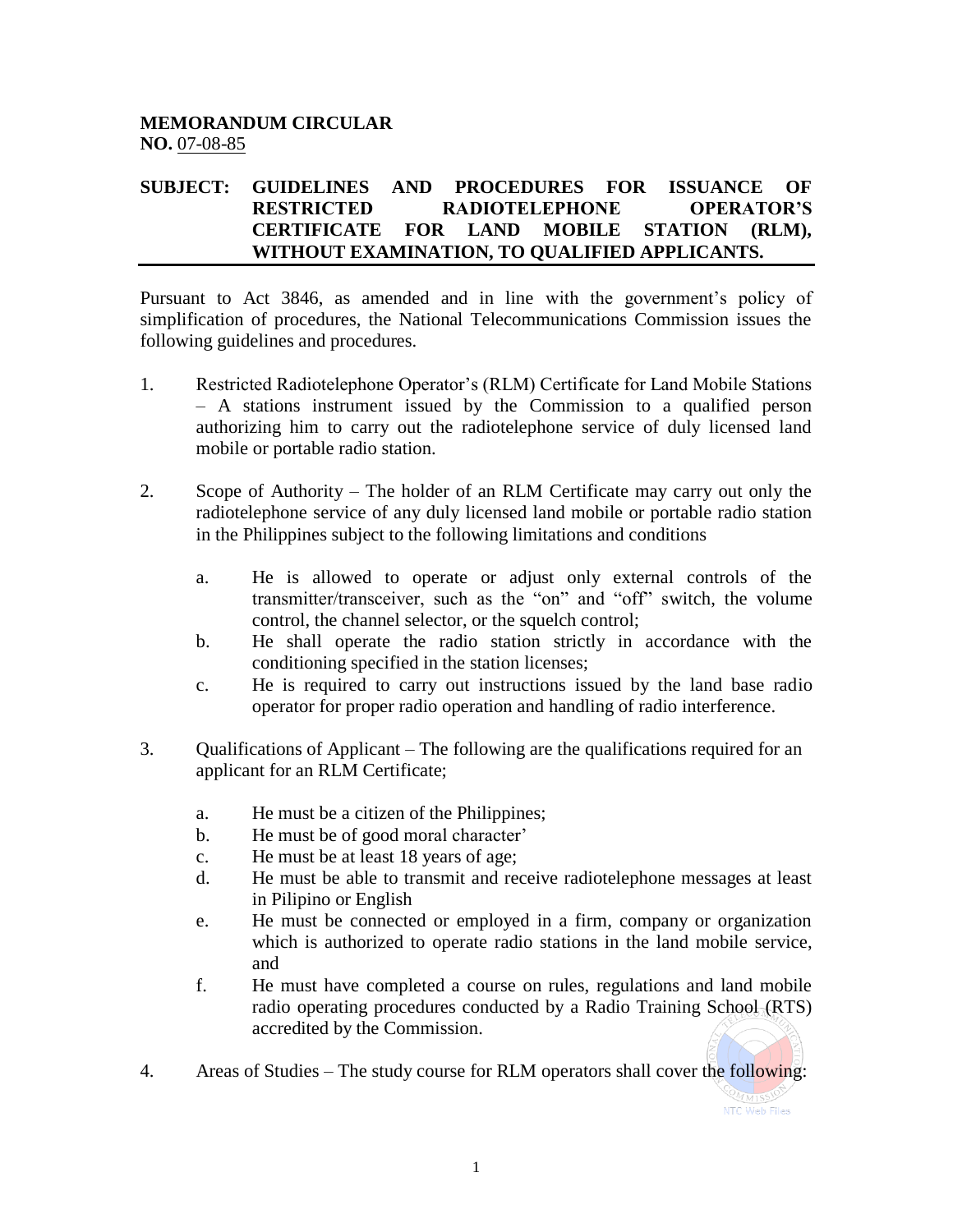|                | Subject                                  | No. of Hours |
|----------------|------------------------------------------|--------------|
| a.             | Pertinent laws and regulations           |              |
| b.             | Traffic handling procedures and          |              |
|                | Prevention of interference               |              |
| $\mathbf{c}$ . | Operation of land mobile radio equipment |              |
|                |                                          |              |

4 hrs.

- 5. Accreditation of Radio Training Schools (RTS) Radio Training Schools willing to offer the study course for prospective restricted land mobile operator shall enter into a working agreement with the Commission to obtain accreditation for such purpose. The schools must have qualified instructors to handle the course, sufficient facilities and appropriate radio training equipment available for demonstration purpose.
	- 5.1 Special Provision –

Briefings for prospective Restricted Land Mobile Radiotelephone Operators may be conducted by the Commission at its discretion, particularly for personnel of government agencies authorized to operate land mobile radio stations.

- 6. Application for RLM Certificate An applicant for an RLM Operator's Certificate may file his properly accomplished application with the central office of the National Telecommunications Commission at Quezon City or at any of its regional offices together with the following:
	- a. Certificate of completion of a study course on land mobile radio operation issued accordingly by an accredited RTS or by the Commission.
	- b. Certificate of connection or employment of the applicant duly signed by a Senior Official of the firm, company or organization, which is authorized to operate land mobile stations.
	- c. Copy of valid construction permits or license of the radio station to be operated by the applicant.
- 7. Issuance of RLM Certificate The Commission shall issue an RLM Certificate without examination to an applicant after he has complied with the requirements prescribed herein.
- 8. Renewal of RLM Certificate An RLM certificate may be renewed by the Commission provided that the application for its renewal, together with the certificate to be renewed, shall be filed with the Commission at least 30 days before its date of expiration and the prescribed fees paid accordingly.